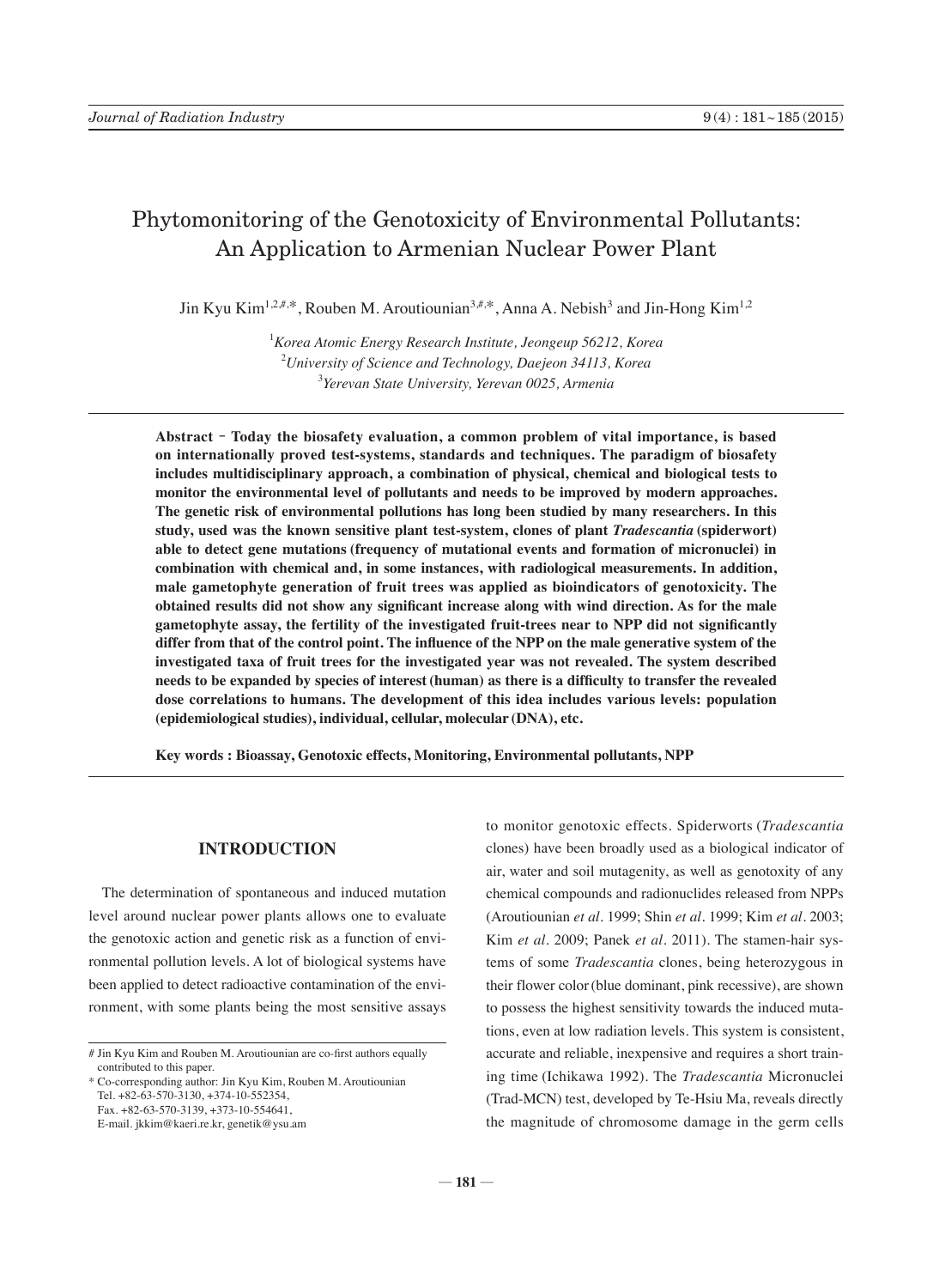(Ma 1979, 1983, 1999; Kong and Ma 1999). Tests with *Tradescantia* require short terms, while for other plant indicators the same tests would have required several months, or even years. Mutagenic activity of soils from areas near the settlements along the main wind direction from the nuclear power plant was studied by means of the *Tradescantia* tests.

Male gametophyte generation of fruit trees can also be applied as bioindicators of genotoxicity. The pollution of the environment with technogenic factors can change the evolutionary formed complexes of adaptive reactions. *In situ* indication of genotoxicity requires well-founded selection of indicator species to estimate genotoxic potential in the examined locality or region (Micieta and Murin 1995). The selection on haploid level, and especially in masculine gametophyte generation, with the changes of haplo-diploid gene expression, can in short period induce changes in the structure of populations, becoming important factor of angiosperms evolution Such selection is more effective, than the selection in sporophyte generation, because in haploid phase the negative mutations are much more eliminated (Lyakh 1995).

The Armenian nuclear power plant (ANPP) industrial area is located in the western part of Ararat valley, near the settlement Metsamor, approximately 30 km NW of the capital, Yerevan. The NPP location area represents a hilled plain between 900 and 1000 m above the sea level. The climate is strictly continental, with strong variations of annual and daily temperature and 271 mm of annual atmospheric fallouts. In the Ararat Valley the average temperature in July is  $+25...+27$ °C while in January  $+5...+7$ °C. Weak winds, up to  $1 \text{ m sec}^{-1}$ , are dominant.

The mentioned approach, allowing one to estimate the genotoxic action of environmental factors, is the test for the definition of plants pollen grains fertility. Flowering plants have been used as bioindicators of mutagenicity, phototoxicity and genotoxicity of environmental pollutants. The pathological changes shown in all stages of meiosis, considerably reduce generation of high-grade viable pollen. For the population sterility of pollen means reduction of a genetic variety and decrease of adaptive opportunities(Bondar and Chastokolenko 1990). Pollen fertility for any kinds of plants including fruit trees, allows to estimate gametocide effects of environmental mutagens. Thus it is reasonable to use those kinds of plants that live in the investigated environment, including pollution components, sporophyte and gametophyte cycles of development. Pollen grains can be killed, fixed, and stored in ethanol for long periods of time; this facilitates the use of pollen traits, for studies of mutagenesis (Constantin 1982).

#### **MATERIALS AND METHODS**

Soil samples were collected at four sites around ANPP along the predominant wind direction; Metsamor, Aghavnatun, Armavir and Oshakan (Fig. 1). Soil from a green house of the Yerevan State University served as a control sample.

As object of genetic monitoring *Tradescantia* clone 02 was applied, which is highly sensitive indicator widely used in experiments on mutagenesis (Ichikawa 1981, 1992; Arutyunyan *et al.* 1999). It is one of the most stable clones in terms of spontaneous somatic mutation frequency in the stamen hairs (Ichikawa 1992; Kim *et al.* 2003). Frequency of pink mutation events(PME), genetic-uncertain (colorless) mutation events (CME), in the test of *Tradescantia* stamen hairs(Trad-SH) and the formation of micronuclei in tetrads (Trad-MN) (revealing the level of non-disjunction or chromosomes damage) were defined.

Reproductive traits of male gametophyte of some fruit trees from *Rosaceae Juss.* family were analysed: cultivars Malacha and Dzmernuk of the pear (*Pyrus communis* L.), peach folk selection (*Persica vulgaris*), plum folk selection (*Prunus domestica* L.), quince (*Cydonia vulgaris* Pers.), cherry (*Cerasus vulgaris* Mill.) wild and Shpanka cultivar.



**Fig. 1.** Soil sampling points for genotoxicity analyses around the ANPP.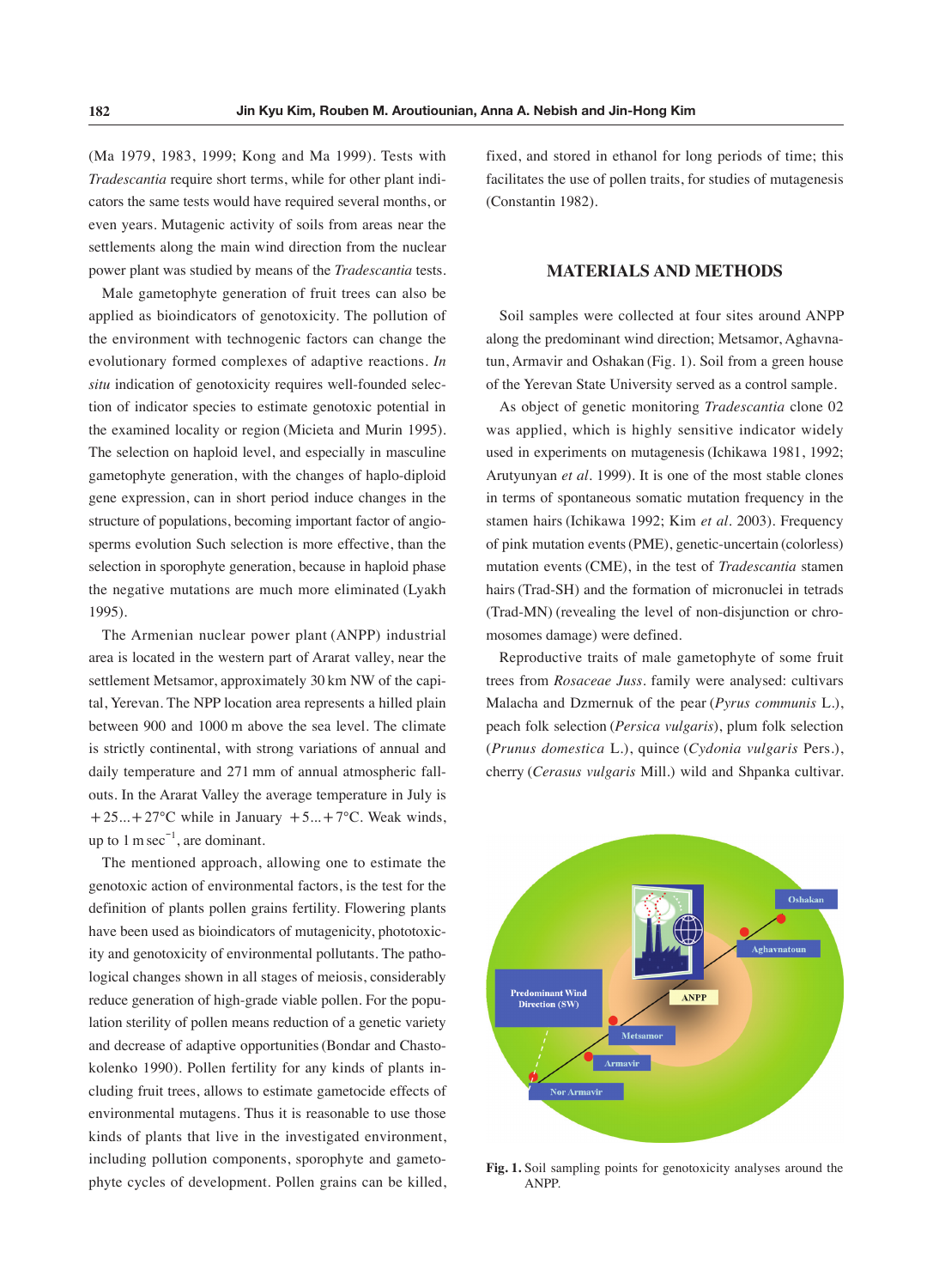Investigated plants are cultivated on distances of  $3 \sim 5$  km from the ANPP - near to settlement Metsamor at their comparison with the control point on the distance more than 30 km from ANPP. Aceto-carmine staining was used for estimation of pollen sterility and morphometry. To determine pollen fertility, darkly stained pollen grains were recorded as fertile and viable, and unstained or very lightly stained ones were considered as sterile or non-viable. Estimation of pollen sterility was realized on the basis of analysis of 10000 pollen grains for each sample. Sizes of 100 pollen grains for each variant were detected.

Comparative analysis of radionuclids content and specifically  $137Cs$ , in the zone around of Armenian NPP and in control zone allows one to define the possibility of estimation of mutagenic effects of radionuclids. Regular content measurement of instable isotopes was performed by the special NPP services during the whole period of ANPP operation, in different directions and at various distances from the plant. Most convenient for measurement and analysis is the  $137Cs$ , which is a source of easily detected gamma radiation and which is accumulated in the environment, having half-life period equal to 30 years and high activity for measurement at low concentrations.  $\frac{137}{c}$ Cs has mostly technogenic origin: nuclear tests and emergencies-Chernobyl disaster, NPP releases, etc. The concentration of  $137Cs$  was estimated with the help of low background gamma-spectrometric analyzer with the GeLi semiconductor detector and supporting computer code. The error of measurement was equal to 5%. The soil samples were encoded for analysis.

#### **RESULTS**

The obtained results demonstrate, that depending from soil samples the frequency of PME was 1.7 to 3.2 times higher, than the control level. The high level of PME was marked in the soils of Aghavnatun,  $1.92 \pm 0.33$  while the control sample demonstrated  $0.41 \pm 016$ . The lowest level of PME was detected in the soils of Oshakan  $(0.92 \pm 0.23)$ .

The frequency of CME was 1.7 to 3.2 times higher than the control level. The high level of CME was marked in the soils of Oshakan,  $12.56 \pm 0.85$  (3.93 $\pm$ 0.48 in the control). The lowest level of CME was detected in the soils of Arma $vir(6.64\pm0.62)$ .

Analogical relations were detected also for the application of Trad-MN test. The frequency of tetrads with micronuclei exceeds the control level  $1.5 \sim 3.3$  times. The highest mutagenic activity was also detected in the soils of Oshakan,  $32.0 \pm 0.85$  (9.8 $\pm 0.54$  in the control). The lowest level of tetrads with micronuclei was detected in the soils of Armavir $(14.72 \pm 0.65)$ .

The frequency of micronuclei formation in tetrads exceeded the control level  $1.6 \sim 4.6$  time. The highest mutagenic activity was also detected in the soils of Oshakan,  $61.0 \pm$  $0.89$  (13.4 $\pm$ 0.62 in the control). The lowest level of CME was detected in the soils of Armavir  $(21.8 \pm 0.75)$  (Fig. 2).

It is demonstrated significant correlation of CME, Tetrads with MN and MN in tetrads parameters with the estimation of  $137$ Cs content in the soil (Table 1).

For the investigated period the concentration of  $^{137}Cs$ around Armenian NPP was in the range between 19.4 Bq  $kg^{-1}$  and 65.2 Bq  $kg^{-1}$  and 12.0 Bq  $kg^{-1}$  in control point (Fig. 2).

The data of analysis of pollen fertility and morphometric traits of fruit trees demonstrated no significant difference in



**Fig. 2.** The ratio between % of MN in tetrads of *Tradescantia* and  $^{137}$ Cs content (Bq kg<sup>-1</sup>) in the soil samples from different points(Aroutiounian *et al.* 2004).

Table 1. Correlation of the Trad-SH and Trad-MN test results with the estimation of <sup>137</sup>Cs content in the soil

| Variant                                                                        | PME, 1000 | CME, 1000 | Tetrads with MN, % | MN in tetrads, $%$ |
|--------------------------------------------------------------------------------|-----------|-----------|--------------------|--------------------|
| Pearson correlation coefficient (r) with levels of<br>${}^{137}Cs$ in the soil | 0.200     | $0.887*$  | $0.981**$          | $0.984**$          |
| $p(2$ -lateral)                                                                | 0.747     | 0.045     | 0.003              | 0.002              |

\*Significantly different from control(p<0.05), \*\*Significantly different from control(p<0.01)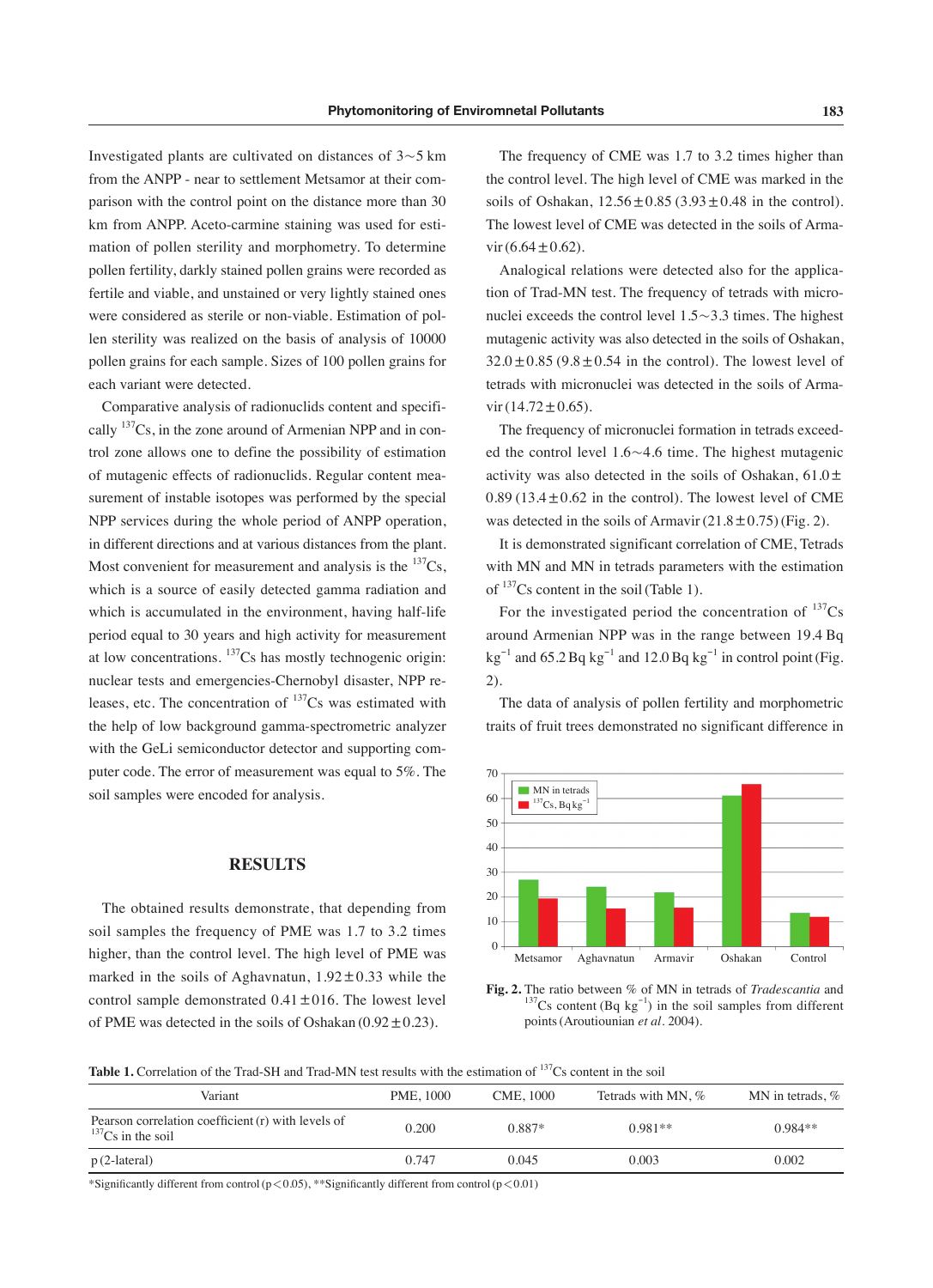the high pollen fertility and non-changed size of pollen in all investigated taxa compared to those of the control point (Table 2, Table 3).

#### **DISCUSSION**

On the basis of obtained results is established high fertility at the investigated fruit-trees near to settlement Metsamor that significantly does not differ from the control point. The influence of the ANPP on the male generative system of the investigated taxons of fruit trees for the investigated year is not revealed.

When accidents occur at the nuclear facilities like Fukushima Daiichi NPP, the release of radioactivity to the environment includes radionuclides such as  $^{131}$ I (t<sub>1/2</sub> = 8.0 d), <sup>134</sup>Cs (t<sub>1/2</sub> = 2.1 yr) and <sup>137</sup>Cs (t<sub>1/2</sub> = 30.1 yr) which pose potential risks to human and ecosystem health (Kanda 2013). A trace amount of  $137Cs$  exists in the environment as it originated from the fallout of nuclear weapon test in the mid-1960s. In that regard,  $^{134}$ Cs data, if available, can give rise to reality of radioactive contamination arisen from the nuclear facilities. Radioactive materials leaked from the nuclear facilities can be transported into the environment along three pathways: via atmospheric circulation; via ocean currents; and

**Table 2.** Properties of pollen fertility of fruit trees in different points of growth

|                          | Pollen fertility, $\% \pm SE$ |                  |  |  |
|--------------------------|-------------------------------|------------------|--|--|
| Investigated sample      | Control point                 | Metsamor         |  |  |
| Pear, Malacha cultivar   | $94.84 \pm 0.22$              | $95.44 \pm 0.21$ |  |  |
| Pear, Dzmernuk cultivar  | $86.90 \pm 0.34$              | $79.71 \pm 0.40$ |  |  |
| Peach                    | $95.61 \pm 0.29$              | $88.69 \pm 0.32$ |  |  |
| Plum                     | $87.60 \pm 0.33$              | $96.93 \pm 0.17$ |  |  |
| Cherry wild              | $74.67 \pm 0.44$              | $68.38 \pm 0.47$ |  |  |
| Cherry, Shpanka cultivar | $82.68 \pm 0.38$              | $84.40 \pm 0.36$ |  |  |
| Ouince                   | $98.31 \pm 0.13$              | $86.24 \pm 0.34$ |  |  |

via biological pathways. Phytomonitoring is one way of analyzing the biological pathways as it uses genetic and/or morphological changes in reproductive cells which can be induced by the environmental pollutions. The result of this study did not deal with  $^{134}Cs$  data, which could be shortcoming of the present study, the study to find relationship between biological indications as assessed by the Trad-MN assay or pollen grain sterility and environmental pollutions, particularly in terms of  $137$ Cs concentration, can be of practical importance in monitoring around nuclear facilities NPP.

By Kordyum and Sidorenko (1997) the low percentage  $(0.5 \sim 2.0\%)$  of anomalies of meiosis in microsporogenesis, sporades and pollen grains as well as mitosis in root meristematic cells has been revealed in the majority of 94 species of angiosperms(from 28 families) growing in different ecological conditions in the zone with higher radionuclide pollution after the Chernobyl NPP accident. Only in certain species ( $8 \sim 10\%$ ) the correlation between an increase of the number of anomalies and an increase of the radiation level was shown. In that research were mostly not presented the species specific for *Transcaucasia*, and especially fruit trees of local species(Fig. 3).



**Fig. 3.** Application of parallelograms for extrapolation.

| Table 3. Properties of pollen size of fruit trees in different points of growth |  |  |  |  |
|---------------------------------------------------------------------------------|--|--|--|--|
|---------------------------------------------------------------------------------|--|--|--|--|

| Investigated sample      | Control point              |                          |                            | Metsamor                 |  |  |
|--------------------------|----------------------------|--------------------------|----------------------------|--------------------------|--|--|
|                          | Diameter, $\mu$ m $\pm$ SD | Volume, $\mu m^3 \pm SD$ | Diameter, $\mu$ m $\pm$ SD | Volume, $\mu m^3 \pm SD$ |  |  |
| Pear, Malacha cultivar   | $39.11 + 4.69$             | $31307.03 \pm 10392.78$  | $39.14 + 4.99$             | $31379.11 \pm 14351.92$  |  |  |
| Pear, Dzmernuk cultivar  | $36.31 \pm 4.01$           | $25052.85 \pm 8172.06$   | $33.17 \pm 2.65$           | $23102.10 \pm 4925.62$   |  |  |
| Peach                    | $54.52 \pm 4.52$           | $84809.80 \pm 23791.81$  | $56.72 \pm 3.19$           | $95456.80 \pm 16705.80$  |  |  |
| Plum                     | $41.09 \pm 5.28$           | $44153.74 \pm 11679.96$  | $37.86 \pm 3.64$           | $28471.10 \pm 8347.62$   |  |  |
| Cherry wild              | $45.47 + 5.97$             | $49198.66 \pm 18528.07$  | $45.45 \pm 3.88$           | $49133.77 \pm 12365.09$  |  |  |
| Cherry, Shpanka cultivar | $42.98 \pm 4.86$           | $41550.63 \pm 9831.23$   | $49.79 + 3.91$             | $43944.30 \pm 86134.21$  |  |  |
| Ouince                   | $46.07 \pm 5.64$           | $53389.19 \pm 18534.31$  | $47.40 \pm 3.10$           | $53703.31 \pm 11073.85$  |  |  |